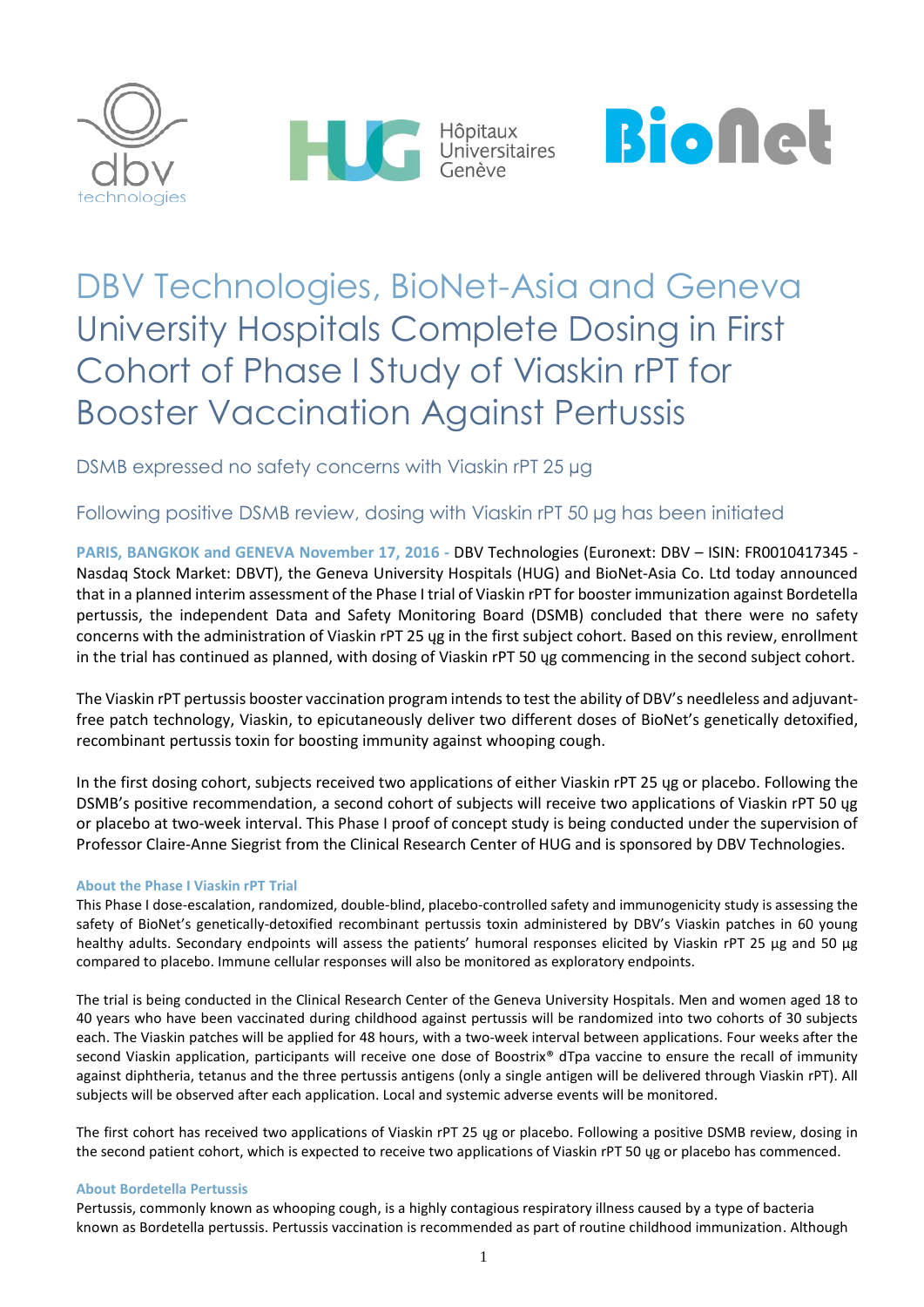the incidence of pertussis has declined as a result of immunization of infants and young children, vaccine-induced immunity does not persist for long. This phenomenon, known as waning immunity, has increased since the introduction of acellular pertussis vaccines in 1996, which tend to provide short-lived protection against the Bordetella pertussis bacteria. According to the U.S. Centers for Disease Control and Prevention (CDC), there are 16 million pertussis cases worldwide each year, mainly in adolescents and adults who often can infect infants who have not yet completed their pertussis immunization. In these young patients, pertussis can be severe and fatal.

Booster immunizations are now recommended for adolescents and adults, but compliance is not always high. A new vaccine technology that is patient-friendly, painless and non-invasive could help increase the compliance for booster immunization against whooping cough.

#### **About DBV Technologies**

DBV Technologies is developing Viaskin®, a proprietary technology platform with broad potential applications in immunotherapy. Viaskin is based on epicutaneous immunotherapy, or EPIT®, DBV's method of delivering biologically active compounds to the immune system through intact skin. With this new class of self-administered and non-invasive product candidates, the company is dedicated to safely transforming the care of food allergic patients, for whom there are no approved treatments. DBV's food allergies programs include ongoing clinical trials of Viaskin Peanut and Viaskin Milk, and preclinical development of Viaskin Egg. DBV is also pursuing a human proof-of-concept clinical study of Viaskin Milk for the treatment of Eosinophilic Esophagitis, and exploring potential applications of its platform in vaccines and other immune diseases.

DBV Technologies has global headquarters in Montrouge, France and New York, NY. Company shares are traded on segment B of Euronext Paris (Ticker: DBV, ISIN code: FR0010417345), part of the SBF120 index, and traded on the Nasdaq Global Select Market in the form of American Depositary Shares (each representing one-half of one ordinary share) (Ticker: DBVT). For more information on DBV Technologies, please visit our website: [www.dbv-technologies.com](http://www.dbv-technologies.com/)

#### **About Geneva University Hospitals**

The Geneva University Hospitals (HUG), reference academic institution at both national and international level, gather eight public hospitals of Geneva. Their centres of excellence cover hepato-biliary and pancreatic diseases, cardiovascular diseases, oncology, musculoskeletal and sports medicine, old age medicine, genetic medicine and vaccinology. Its Center of Vaccinology, led by Professor Claire-Anne Siegrist, gained international recognition through the performance of a large firstin-humans Phase I randomized clinical trial that enrolled 115 subjects to characterize the safety and immunogenicity of the VSV-ZEBOV Ebola vaccine candidate.

With their 10,500 employees, the HUG welcome each year 60,000 hospitalized patients and assure 91,000 emergencies, 990,000 consultations or ambulatory care and 26,000 surgical procedures. More than 800 physicians, 3,000 interns and 150 apprentices perform their training here. The HUG are working closely with the Faculty of Medicine of the University of Geneva and WHO in various training and research projects. They develop partnerships with CHUV, EPFL, CERN and other actors from the Lemanic Health Valley. More information on: [www.hug-ge.ch](http://www.hug-ge.ch/)

#### **About BioNet-Asia**

BioNet-Asia offers access to vaccine and technology through biotech innovation and partnering networks. BioNet has built several international partnerships fostering vaccine self-reliance and leading to the supply of billions of doses of vaccines worldwide. BioNet has also a broad pipeline of vaccines in R&D and clinical stages. BioNet most advanced program is the development of a new generation of pertussis vaccines aimed at overcoming the waning immunity observed with the conventional acellular pertussis vaccines.

BioNet's pertussis vaccines are produced from a new proprietary *Bordetella pertussis* strain expressing genetically detoxified Pertussis Toxin (PTgen™). The unique properties of BioNet's PTgen enables the vaccines to induce superior anti-PT immune response. For additional information, please visit [www.bionet-asia.com](http://www.bionet-asia.com/) 

#### **Forward Looking Statements**

This press release contains forward-looking statements, including statements about the potential safety and efficacy of Viaskin as a means of delivering recombinant pertussis toxin to boost immunity against Bordetella pertussis. These forwardlooking statements are not promises or guarantees and involve substantial risks and uncertainties. The Company's product candidates have not been approved for sale in any jurisdiction. Among the factors that could cause actual results to differ materially from those described or projected herein include uncertainties associated generally with research and development, clinical trials and related regulatory reviews and approvals, the risk that historical preclinical results may not be predictive of future clinical trial results, and the risk that historical clinical trial results may not be predictive of future trial results. A further list and description of these risks, uncertainties and other risks can be found in the Company's regulatory filings with the French Autorité des Marchés Financiers, the Company's Securities and Exchange Commission filings and reports, including in the Company's Annual Report on Form 20-F for the year ended December 31, 2015 and future filings